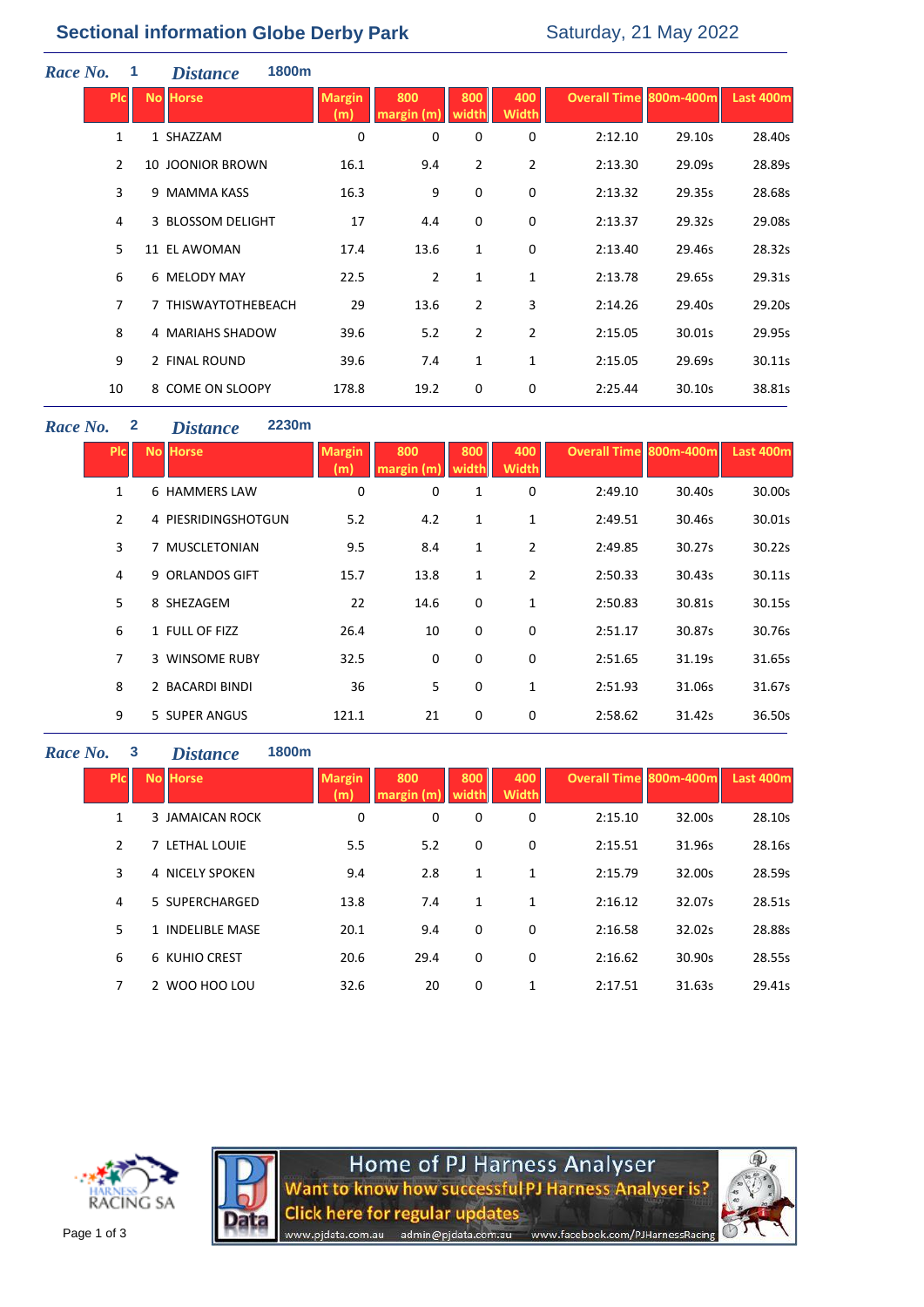# **Sectional information Globe Derby Park** Saturday, 21 May 2022

| Race No. |              | 4 | <b>Distance</b>      | 1800m |                      |                   |                     |                     |                               |        |           |
|----------|--------------|---|----------------------|-------|----------------------|-------------------|---------------------|---------------------|-------------------------------|--------|-----------|
|          | <b>PIC</b>   |   | <b>No Horse</b>      |       | <b>Margin</b><br>(m) | 800<br>margin (m) | 800<br><b>width</b> | 400<br><b>Width</b> | <b>Overall Time 800m-400m</b> |        | Last 400m |
|          | $\mathbf{1}$ |   | 2 HONOLULU LULU      |       | 0                    | 17.4              | 0                   | 1                   | 2:12.80                       | 29.18s | 29.42s    |
|          | 2            |   | 7 LIBERTY CREST      |       | 0.1                  | 0                 | 1                   | $\mathbf{1}$        | 2:12.81                       | 30.13s | 29.77s    |
|          | 3            |   | 1 LAYLAS PRINCESS    |       | 4.2                  | 0.4               | 0                   | 0                   | 2:13.13                       | 29.97s | 30.21s    |
|          | 4            |   | 4 MAJORHOLENMYPOCKE  |       | 28.7                 | 4.6               | 0                   | 0                   | 2:15.05                       | 30.09s | 31.60s    |
|          | 5            |   | 6 MISS POPPYS FRIEND |       | 29.8                 | 26.8              | 0                   | 0                   | 2:15.13                       | 29.44s | 30.69s    |
|          | 6            |   | 5 SPIRIT OF SASSY    |       | 162.6                | 27                | 1                   | 0                   | 2:25.54                       | 33.21s | 36.78s    |
|          |              |   |                      |       |                      |                   |                     |                     |                               |        |           |

#### *Race No.* **5** *Distance* **1800m**

| <b>PIC</b>     | <b>No Horse</b>      | <b>Margin</b><br>(m) | 800<br>margin (m) | 800<br>width   | 400<br><b>Width</b> | <b>Overall Time 800m-400m</b> |        | <b>Last 400m</b> |
|----------------|----------------------|----------------------|-------------------|----------------|---------------------|-------------------------------|--------|------------------|
| $\mathbf{1}$   | 10 ATREACHEROUS      | 0                    | 9.4               | $\overline{2}$ | $\overline{2}$      | 2:10.80                       | 29.19s | 28.43s           |
| $\overline{2}$ | 11 DANCING FINN      | 5.8                  | 15.2              | $\overline{2}$ | 2                   | 2:11.24                       | 29.15s | 28.47s           |
| 3              | 6 WHISTLE ON BY      | 6.8                  | 3                 | 1              | 1                   | 2:11.31                       | 29.51s | 29.07s           |
| 4              | 7 DELIGHTFUL GNP     | 10.2                 | 21.2              | $\mathbf{1}$   | $\overline{2}$      | 2:11.57                       | 29.07s | 28.43s           |
| 5              | 2 WEMEN BELLA        | 11                   | 7.8               | 1              | $\mathbf{1}$        | 2:11.63                       | 29.46s | 29.07s           |
| 6              | 8 THE SNEAKY FOX     | 19.8                 | 6.2               | 0              | $\Omega$            | 2:12.29                       | 29.59s | 29.69s           |
| 7              | 4 PASSIONATE PURSUIT | 22.3                 | 12                | 0              | 0                   | 2:12.47                       | 29.52s | 29.53s           |
| 8              | 1 BELLA SOFIA        | 22.4                 | 0                 | 0              | 0                   | 2:12.48                       | 29.73s | 30.19s           |
| 9              | 5 PAY ME INTEREST    | 37.3                 | 17                | 0              | $\overline{2}$      | 2:13.60                       | 29.84s | 29.93s           |

#### *Race No.* **6** *Distance* **1800m**

| <b>PIC</b>     | <b>No Horse</b>       | <b>Margin</b><br>(m) | 800  | 800<br>width   | 400<br><b>Width</b> | <b>Overall Time 800m-400m</b> |        | Last 400m |
|----------------|-----------------------|----------------------|------|----------------|---------------------|-------------------------------|--------|-----------|
| $\mathbf{1}$   | 5 SUTTER MAN          | 0                    | 11.4 | 1              | 1                   | 2:12.20                       | 30.23s | 29.51s    |
| $\overline{2}$ | 3 AMMICCHI            | 4.8                  | 6.2  | 1              | 1                   | 2:12.58                       | 30.29s | 30.20s    |
| 3              | 6 ABSOLUTION          | 6.1                  | 1.4  | 1              | 1                   | 2:12.68                       | 30.31s | 30.64s    |
| 4              | 10 ROCKING WITH CHARM | 15.7                 | 26.4 | 1              | $\overline{2}$      | 2:13.44                       | 29.57s | 30.22s    |
| 5              | 4 GEORGIE MAE         | 18.5                 | 0    | 0              | 0                   | 2:13.66                       | 30.40s | 31.59s    |
| 6              | 9 WITH AUTHORITY      | 23.7                 | 4    | $\overline{2}$ | $\overline{2}$      | 2:14.07                       | 30.51s | 31.57s    |
| $\overline{7}$ | 2 RUN FOR STIKKA      | 30.3                 | 20.8 | 1              | $\overline{2}$      | 2:14.60                       | 30.40s | 30.91s    |
| 8              | 7 CELESTIAL DAYBREAK  | 31.5                 | 11   | $\overline{2}$ | 1                   | 2:14.69                       | 30.65s | 31.50s    |
| 9              | 1 IM THE MIGHTY JUDD  | 37.4                 | 5.2  | 0              | 0                   | 2:15.16                       | 31.04s | 31.99s    |
| 10             | 8 ALTHEGIRLSINMYLIFE  | 55.2                 | 10   | 0              | 0                   | 2:16.57                       | 31.18s | 32.83s    |
|                |                       |                      |      |                |                     |                               |        |           |





Home of PJ Harness Analyser<br>Want to know how successful PJ Harness Analyser is? Click here for regular updates<br>www.pjdata.com.au admin@pjdata.com.au www.facebook.com/PJHarnessRacing